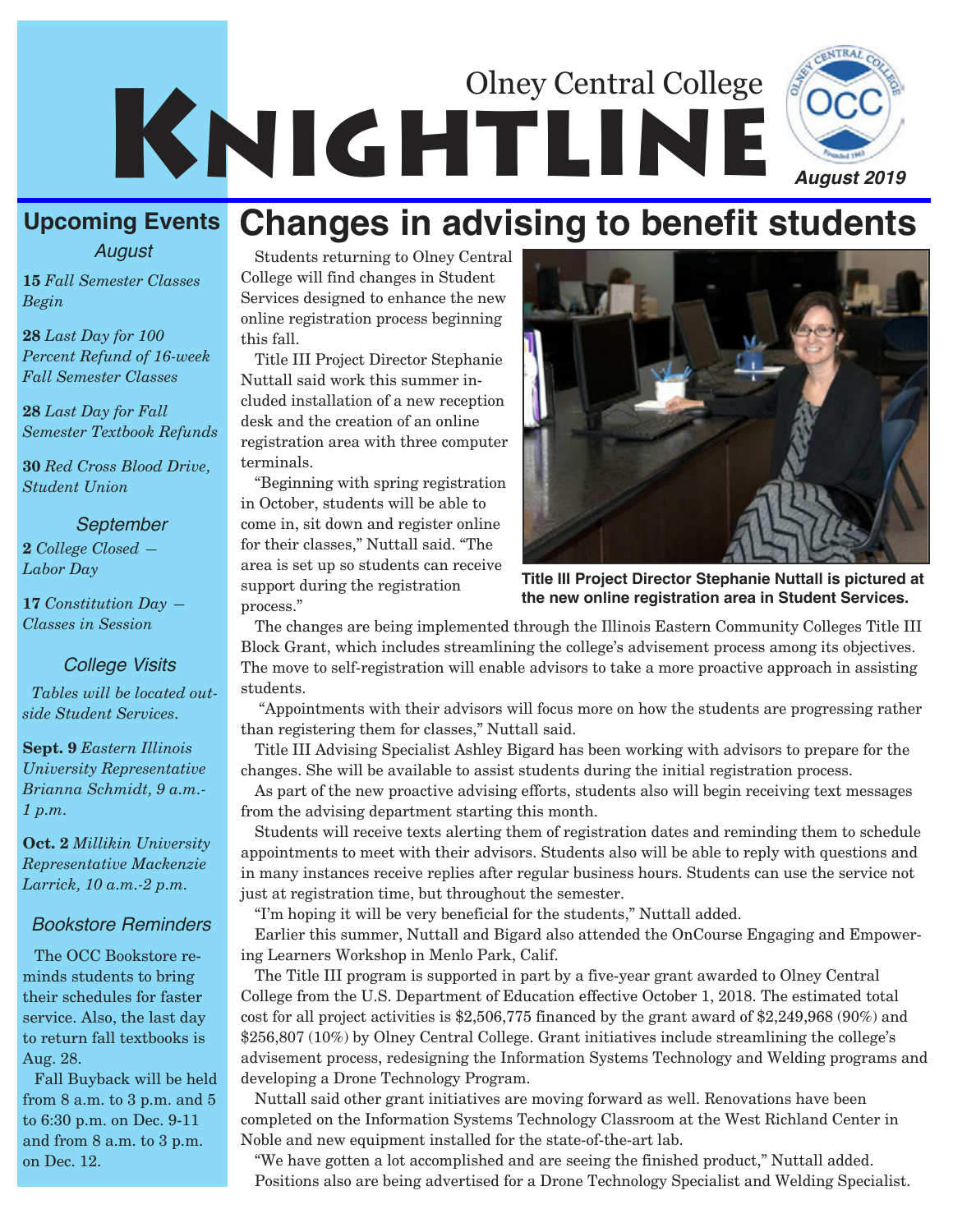### **Rob Mason attends PICUP Faculty Development Workshop**

Olney Central College Professor Rob Mason attended a weeklong professional development workshop last month hosted by the Partnership for Integration of Computation Into Undergraduate Physics (PICUP).

Held at the University of Wisconsin at River Falls, the PICUP Faculty Development Workshop assisted educators in developing a plan for integrating com-



putation into undergraduate physics courses through the use of material software, Microsoft Excel, and the program language, Python.

"We spent the first couple of days becoming better acquainted with the programs and spent the rest of the week developing an exercise we would use in class," Mason said.

Excel and Python are ideal for classroom work because both are easy for students to pick up, Mason said. In addition, Python is extremely powerful and can be downloaded for free.

PICUP, an informal organization created by retired physicists Norman Chonacky and David Winch, is dedicated to creating a vibrant community of educators, a forum for open discussion, a collection of educational resources and a set of strategies and tactics that support the development and improvement of undergraduate physics education through integration of computation across the curriculum.

Funded by the National Science Foundation, the conference drew physics and astronomy educators from both two- and four-year institutions. The event enabled professors from the United States, Canada and even Norway to collaborate on

projects.

Computational physics, which incorporates the use of computer software in research and problem solving, is gaining importance in the field as it enables students to tackle more complex problems while gaining a better understanding of difficult concepts.

Over the next decade, Mason said the ability

to program areas of physics and engineering will be as important to students as their expertise in the subject. He noted both the American Association of Physics Teachers and the American Physical Society are encouraging educators to prepare students for this shift by including more computational activities along with analytic theory and experiment.

"Graduates in all fields are getting hired not based on their degrees, but on their skills in computation," Mason added.

Mason is looking forward to incorporating Microsoft Excel and Python into the classroom.

"The technology we are using will give students a preview of things they will be doing at a university," he added. "It is hard to go into any of the science fields without doing some programming. This will allow us to expose our students to cutting-edge trends in science without placing a burdensome cost on the college since we can use existing resources."

This is the second PICUP conference Mason has attended. Last year he participated in the Greater Chicagoland PICUP Computational Physics Workshop at Lewis University in Romeoville.

#### **Baseball**

**Aug. 17 —** OCC at Indiana State, 10 a.m. **Sept. 7 —** OCC at Brescia, 1 p.m. **Sept. 15 —** OCC at Busch Stadium, 5 p.m. **Sept. 20 —** OCC at GRAC Showcase, 5:30 & 8 p.m.

## SIGN UP FOR IECC ALERTS THROUGH ENTRATA

ALERTS

**IECC ALERTS** 

The IECC Alerts System notifies students and employees of campus emergencies and closures by email and text message

Already signed up? Check to make sure your contact information is current

**Softball Aug. 31—** OCC at Rend Lake, TBA **Sept. 7 —** OCC at Wabash Valley, TBA **Sept. 21 —**OCC at IUPUI, **TBA**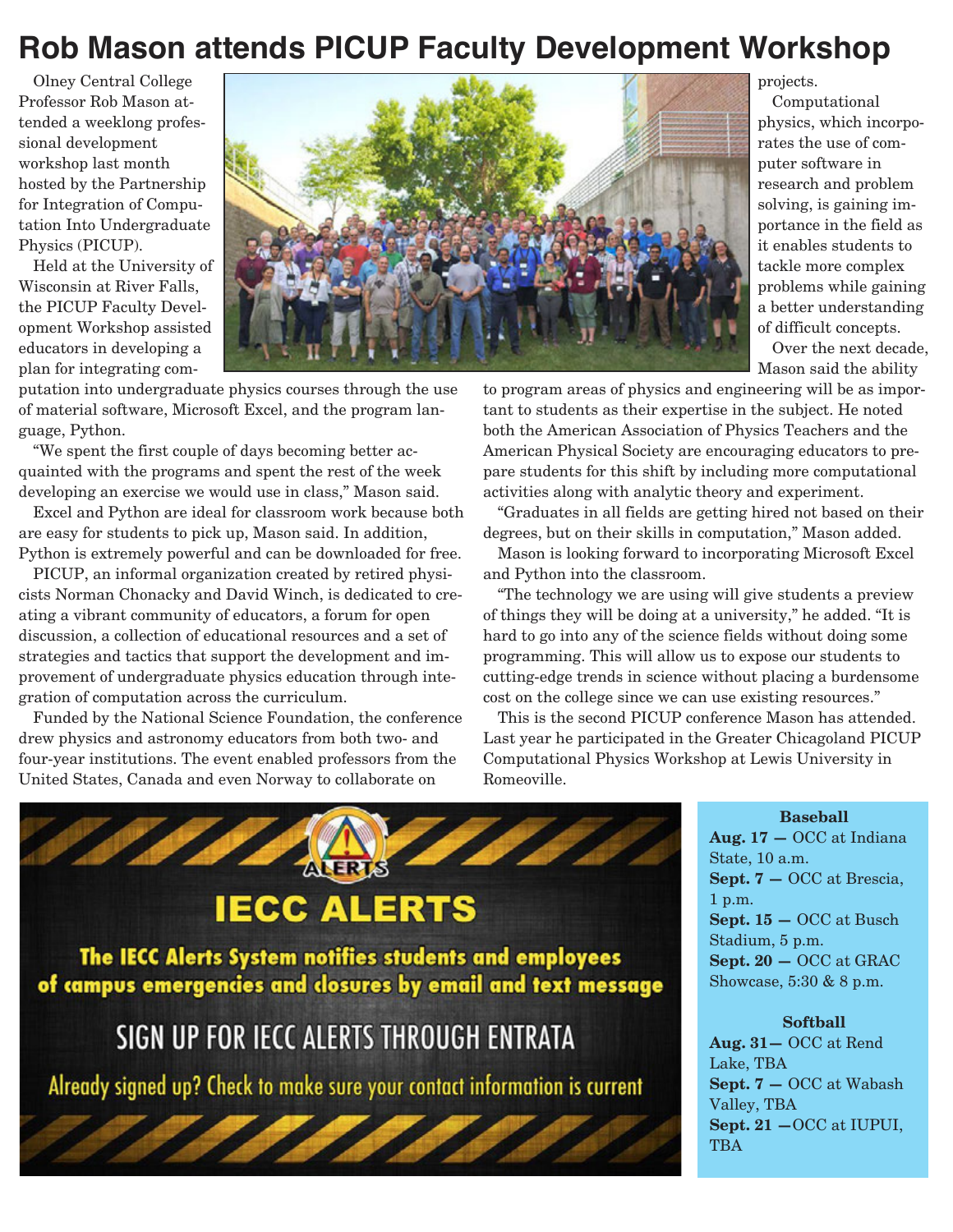### **Three attend Appreciative Advising Institute**

Assistant Dean of Student Services Andi Pampe, Title III Advising Specialist Ashley Bigard and TRIO Support Specialist Kristie Kolb attended the Appreciative Advising Institute, July 21- 24, at Florida Atlantic University in Boca Raton.

Information gained from the conference will aid in efforts to streamline the college's advisement process, which is one of the initiatives of the Illinois Eastern Community Colleges Title III Block Grant. The training was funded through Title III.



"The Appreciative Advising Institute was a highly interactive, action-packed week full of practical suggestions for translating the theory of Appreciate Advising into practice," Bigard said. "We better understand the necessity for each of the six phases of Appreciate Advising."

The six phases focus on various aspects of advising and include:

 $\bullet$  Disarm  $-$  Recognizing the importance of first impressions and the need for creating a safe, welcoming environment for students.

• Discover – Utilizing positive open-ended questions to reveal students' interests, strengths and passions while listening to each answer carefully before asking the next positive questions.

• Dream – Helping students formulate a vision of what they might become, and then assisting them in developing their life and career goals.

• Design – Helping students devise concrete, incremental, and achievable goals.

• Deliver – Aiding students as they follow through on their plans. The advisor is there for students when they stumble, believing in them every step of the way and helping them continue to update and refine their dreams as they go.

• Don't Settle – The advisor challenges students to proactively raise the internal bar of self-expectations.

"By utilizing the six phases of Appreciative Advising and making small, thoughtful changes, we have the potential to change the lives of our students, one day at a time," Bigard said. "We spoke to many individuals who have adopted the Appreciative Advising framework. These individuals worked in various positions at their colleges, but they each had something in common. By adopting the Appreciative Advising framework, they did not only report improved effectiveness as advisors, but they had stronger connections with their advisees and saw a positive impact on their relationships with co-workers, children, spouses, and friends."

Pampe is excited about implementing Appreciate Advising at OCC.

"The conference was a wonderful experience that I am thrilled to share with the Student Services staff in order to give our students the best experience possible while at OCC," she said. "I appreciate the opportunities that the Title III Grant has given us to improve the lives of our students and staff."

Kolb added, "The Appreciative Advising Institute was very informative. I can't wait to utilize the tools and resources in my own advising appointments."

*The Title III program is supported in part by a five-year grant awarded to Olney Central College from the U.S. Department of Education effective October 1, 2018. The estimated total cost for all project activities is \$2,506,775 financed by the grant award of \$2,249,968 (90%) and \$256,807 (10%) by Olney Central College.*

## **Check email for invitations to join PTK**

OCC students, check your email! Invitations are being sent to join Phi Theta Kappa, the international honor society for two-year colleges.

In order to qualify for membership, students must have completed at least 12 credit hours, have a cumulative GPA of 3.5 or higher, and be seeking a degree.

Once in PTK, students can take part in various service projects and fund-raisers.

Each year members have an opportunity to attend the annual PTK conference.

For more information, contact Advisors Amie Mayhall at mayhalla@iecc.edu or Shasta Bennett at bennetts@iecc.edu.

### **Community Choir starts Aug. 20**

The OCC Community Choir is excited to announce its ninth season.

The choir will begin rehearsals at 6 p.m. on Tuesday, Aug. 20 in the OCC Choir/Band Room 216 on the second floor. Anyone high school age or older is welcome to join, regardless of experience.

To register, call 618-395- 7777. The choir is under the direction of OCC Director of Choral Activities Dr. Andrew Pittman.

### **Lost and Found**

If you have lost an item, please check with Student Services.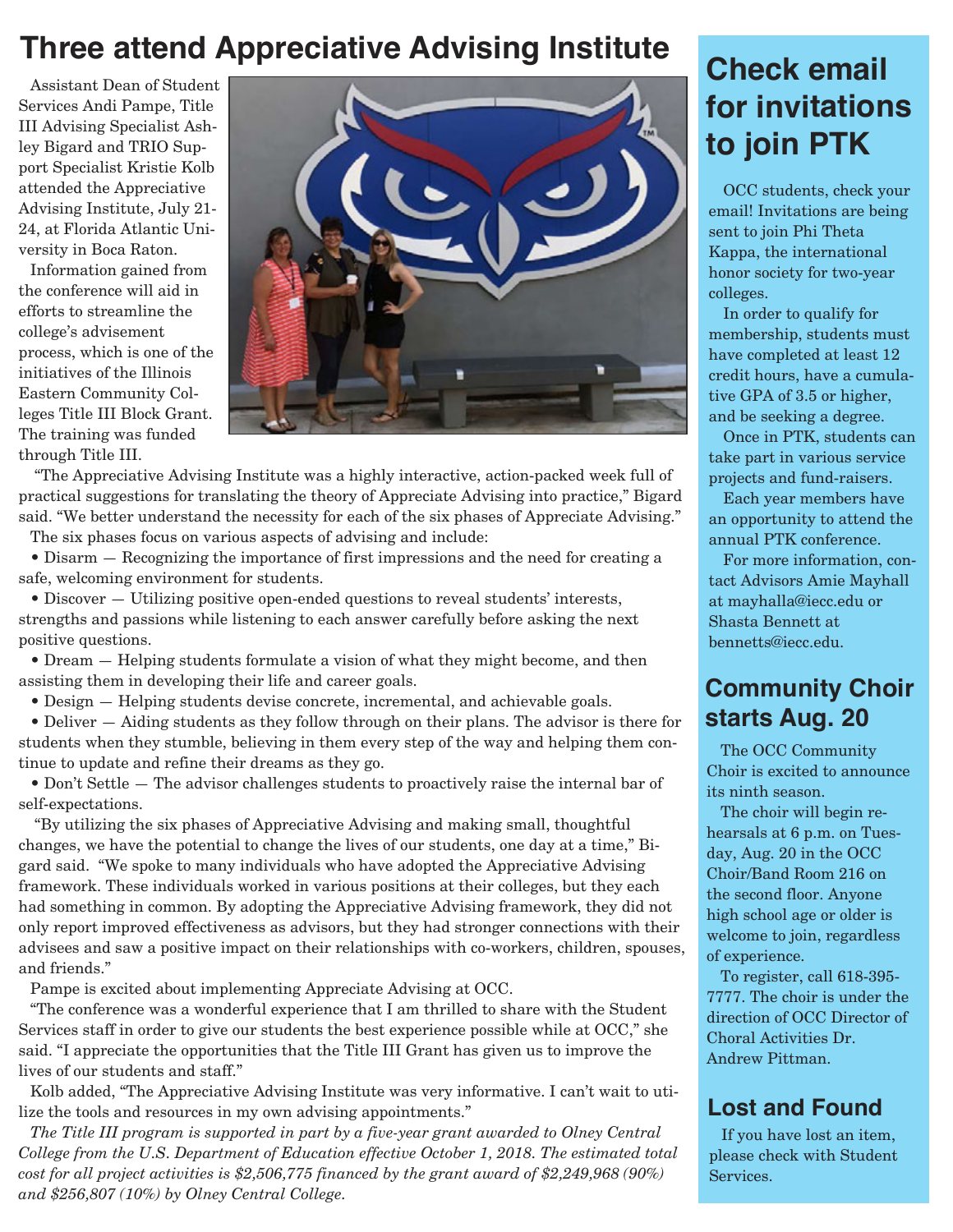# **Students participating in apprenticeship program**

North American Lighting, Inc. (NAL) held its second annual apprentice signing ceremony to recognize four new apprentices enrolled in the NAL Technical Apprenticeship program, sponsored by the Industry Consortium for Advanced Technical Training (ICATT).

Among those honored were Kyle Dowty and Russell Hilliard, who will work at the Flora facility while obtaining their associate degrees from OCC.

The ceremony was dedicated to publicly celebrating the students' momentous step in their future career. One by one each apprentice excitedly signed an official offer letter and put on an NAL ball cap declaring their commitment to the ICATT sponsored NAL Technical Apprenticeship. Supporting onlookers included NAL company officials, OCC Industrial Maintenence Technology Instructor Logan Marshall, ICATT representatives, and students' family members.

Joshua Seeberg, ICATT Apprenticeship Program Manager, and Doris Bawa, Client Relationship Manager, joined NAL in celebrating the new apprentices at the signing ceremony. Seeberg encouraged the students in their next endeavor, combining company-specific knowledge and theory with hands-on learning, a German-based dual education system from which the ICATT program derives.

Second year apprentice Chad Morris from NAL's Salem facility was also present to show his support of the new apprentices and congratulate them on their career decision.

"Going back to college at the age of 30 wasn't something I ever imagined," Morris said. "Although excited to start this journey, I was a little nervous about the time management of balancing work and school. After my first year, I can say this is not a worry due to the NAL support system. Not having to worry about student loans and having a set career path is also a big stress reliever."

Mike Randolph, Assistant General Manager of NAL's Salem Plant, related to the apprentices how he started his career through a similar co-op program which led to his first job out of college. His experience provided a solid understanding of how the skills he studied in school could be applied in the working environment and says he developed many working relationships while in the organization.

"Today, more and more of our young people are forced to leave the area to find employment with progressive, growing companies, but as NAL products become more technologically advanced and in higher demand, we can offer local opportunities in more state-of-the-art, challenging fields," Randolph said. "Retention of skilled local talent who want to stay at home, strengthens our NAL facilities and supports our local communities."

The ICATT sponsored NAL Technical Apprenticeship is a five-year program that helps students kick-start their careers without college debt. The program is designed to prepare young people for highly skilled positions that are offered locally and train the next generation of NAL technicians.

Apprentices have the unique opportunity to earn and learn simultaneously by working three days a week for a competitive wage and attending

classes at partnered colleges two days a week to complete their associate degrees in Industrial Technology.



**Kyle Dowty shakes hands with OCC Industrial Maintenance Technology Instructor Logan Marshall and Mike Sullivan during NAL's apprentice signing ceremony. Dowty will be taking classes at OCC while participating in the NAL Technical Apprenticeship program.**



**Russell Hilliard is pictured with OCC Industrial Maintenance Technology Instructor Logan Marshall and Mike Sullivan during NAL's apprentice signing ceremony. Hilliard will be taking classes at OCC while participating in the NAL Technical Apprenticeship program.**